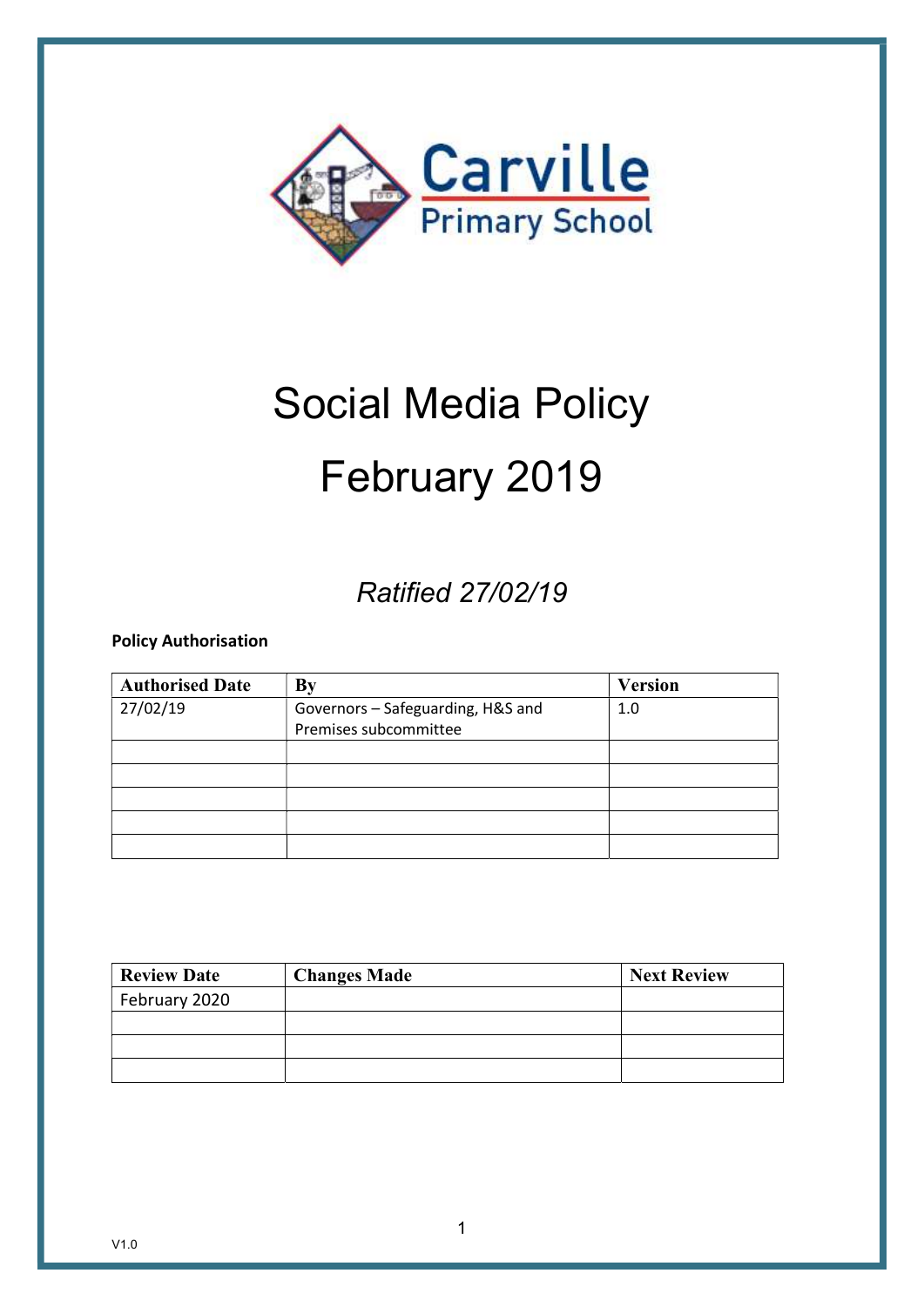#### Contents:

Statement of intent

- 1. Legal framework
- 2. Roles and responsibilities
- 3. Definitions
- 4. Data protection principles
- 5. Social media use staff
- 6. Social media use pupils and parents
- 7. Blocked content
- 8. Cyber bullying
- 9. Training
- 10. Monitoring and review

Appendices

- a) Blocked Content Access Request Form
- b) Inappropriate Content Report Form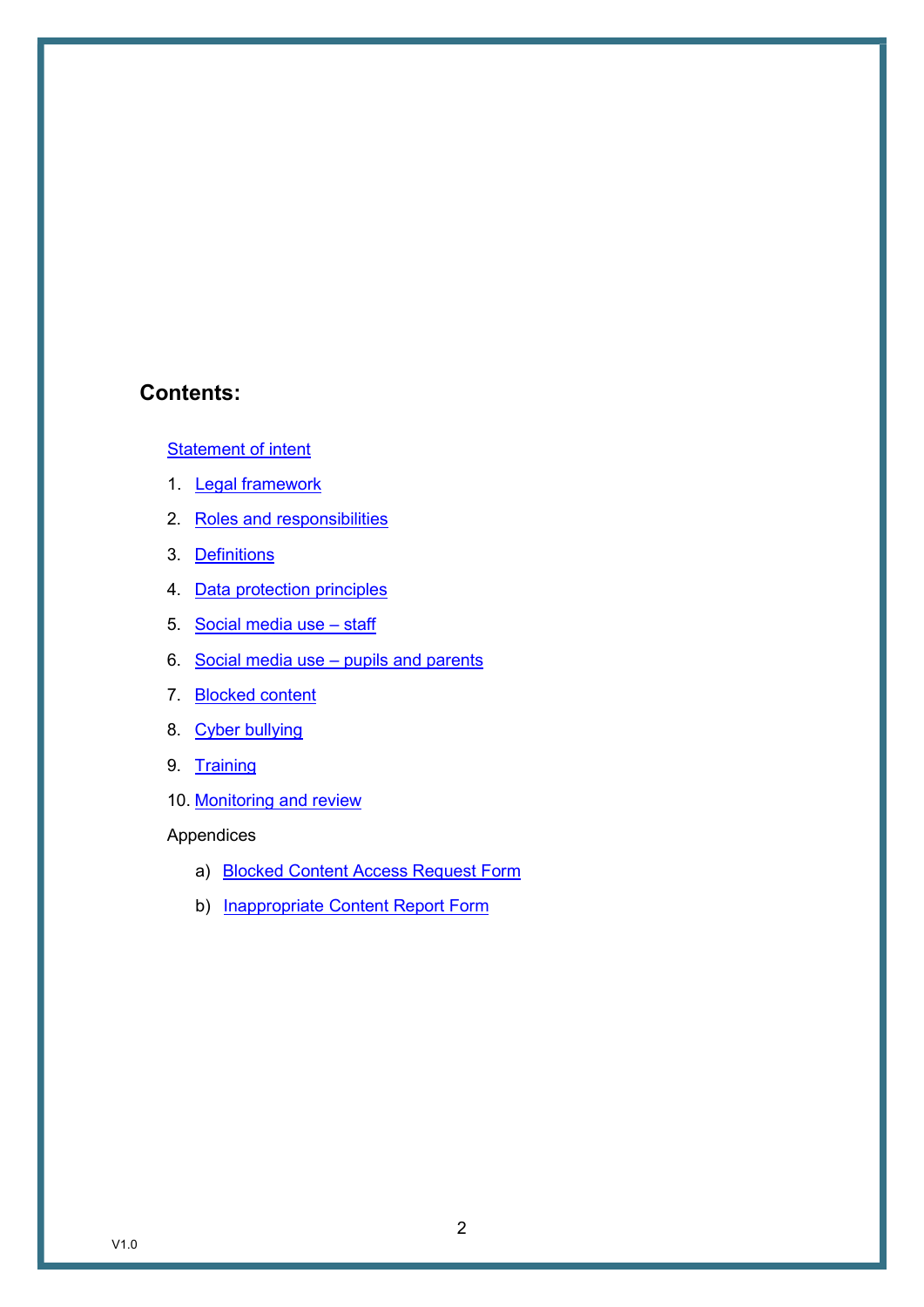#### Carville Vision and Values

#### Having a vision for school means having a goal for the future and undertaking a journey towards that goal. Everything we do as a school should lead us a step closer to our vision. The achievement of our vision is only limited by our imagination and the strength of our resolve.

At Carville we want:

- children and families to recognise the vital role of learning in shaping the world of their future
- every day to be a learning adventure which builds on children's natural curiosity and enthusiasm for learning
- children to take responsibility for the choices they make
- children to be confident, independent, creative thinkers
- respect for ourselves and each other to be central to everything we do
- every decision we take to have a positive impact on children's learning
- every member of our school community to feel safe and valued

Through this, in close partnership with home and the wider community, we believe we will prepare children to enjoy a life-time of learning.

#### The Carville Promise

May our school be welcoming. May our school be encouraging. May our friendships be never-ending. May we be kind and helpful to each other. May we respect all those we meet in our day. May we be proud of our achievements. May we learn as much as we can. May we be patient and never give up. Thank you for our Carville family.

Carville Primary School understands that social media is a growing part of life outside of school. We have a responsibility to safeguard our pupils against potential dangers when accessing the internet at school, and to educate our pupils about how to protect themselves online when outside of school.

We are committed to:

- Encouraging the responsible use of social media by all staff, parents and pupils in support of the school's mission, values and objectives.
- Protecting our pupils from the dangers of social media.
- Preventing and avoiding damage to the reputation of the school through irresponsible use of social media.
- Protecting our staff from cyber bullying and potentially career damaging behaviour.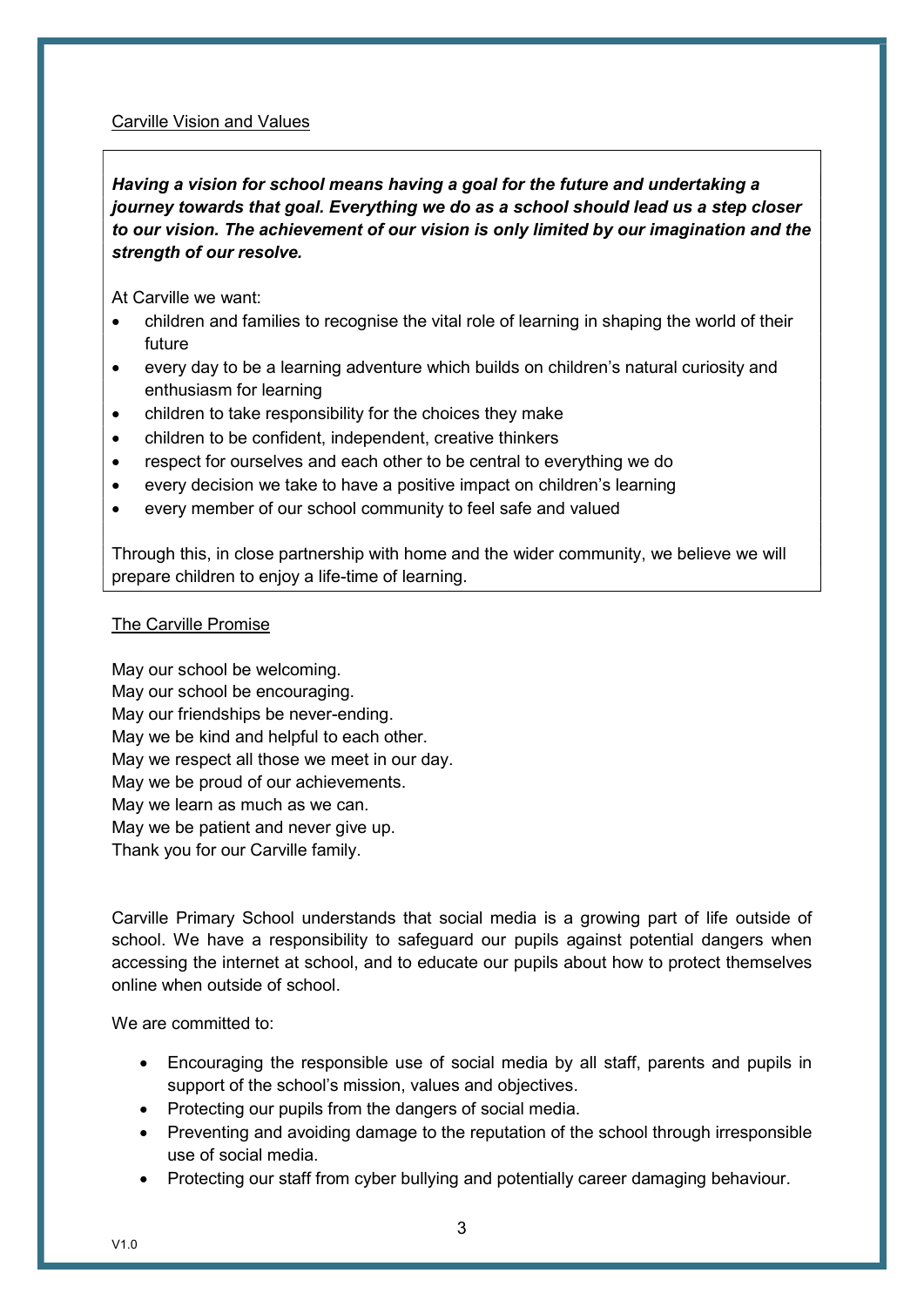Arranging e-safety meetings for parents.

#### 1. Legal framework

- 1.1. This policy has due regard to legislation and guidance including, but not limited to, the following:
	- The General Data Protection Regulation (GDPR)
	- DfE (2018) 'Data protection: a tool kit for schools'
	- The Data Protection Act 2018
- 1.2. This policy will be implemented in accordance with the following school policies and documents:
	- Safeguarding and Child Protection Policy
	- E-Safety Policy
	- Data Protection Policy
	- Behaviour Policy
	- Safe to Learn Policy
	- Home School Agreement
	- Complaints Policy

#### 2. Roles and responsibilities

- 2.1. The headteacher is responsible for:
	- The overall implementation of this policy and ensuring that all staff, parents and pupils are aware of their responsibilities in relation to social media use.
	- Promoting safer working practices and standards with regards to the use of social media.
	- Establishing clear expectations of behaviour for social media use.
	- Ensuring that this policy, as written, does not discriminate on any grounds, including, but not limited to: ethnicity/national origin, culture, religion, gender, disability or sexual orientation.
	- In conjunction with the governing board, handling complaints regarding this policy and its provisions in line with the school's Complaints Policy.
	- Implementing appropriate sanctions and disciplinary methods where there is a breach of this policy.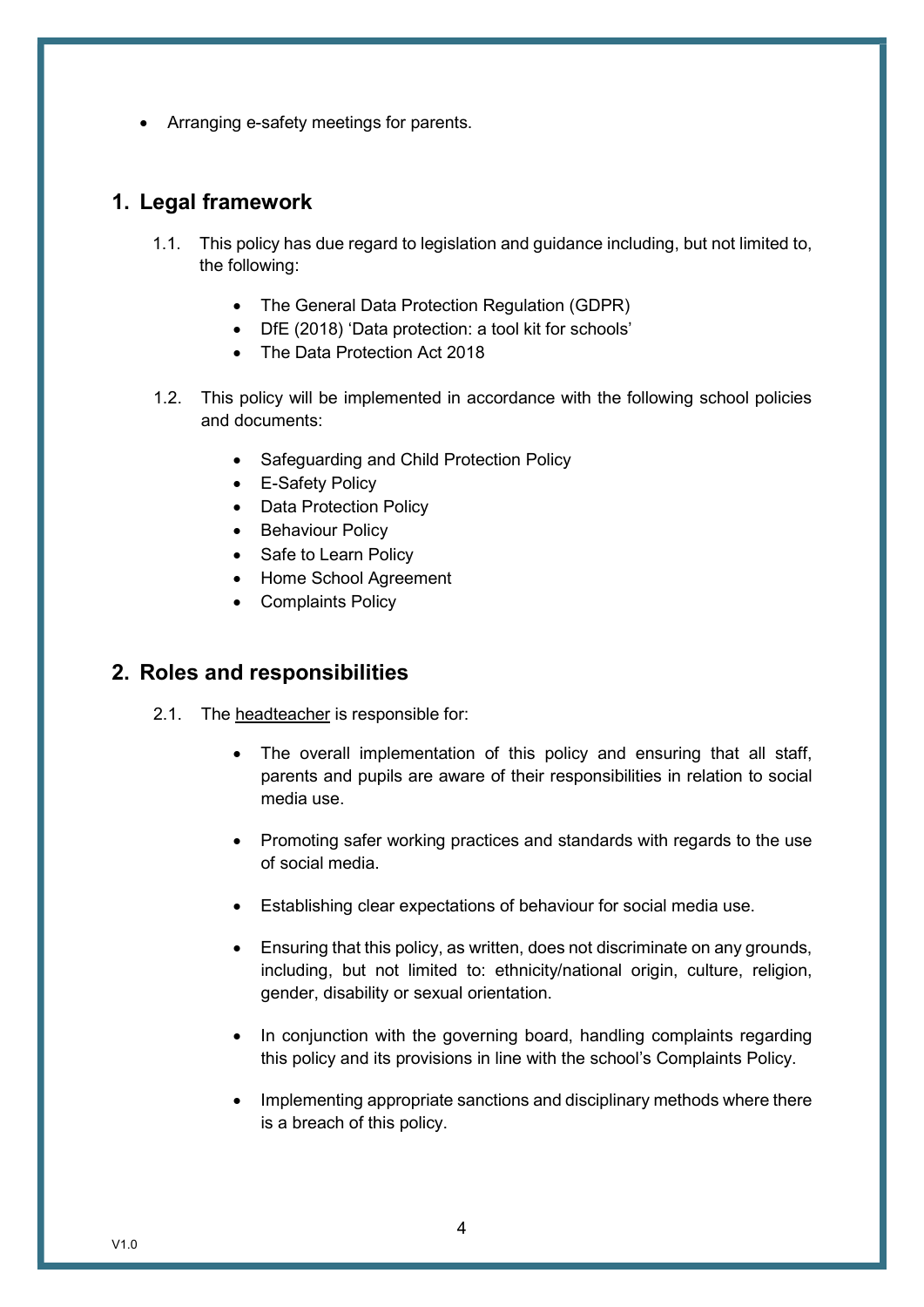- Taking steps to minimise the amount of misplaced or malicious allegations in relation to social media use.
- Working alongside the Designated Safeguarding Leads and Data Protection Officer (DPO) to ensure appropriate security measures are implemented and compliance with the GDPR.
- 2.2. Staff members are responsible for:
	- Adhering to the principles outlined in this policy and the E-Safety Policy and Procedures.
	- Ensuring pupils adhere to the principles outlined in this policy and that it is implemented fairly and consistently in the classroom.
	- Reporting any social media misuse by staff, pupils or parents to the headteacher immediately.
	- Attending any training on social media use offered by the school.
- 2.3. Parents are responsible for:
	- Adhering to the principles outlined in this policy and the Home School Agreement.
	- Taking appropriate responsibility for their use of social media and the influence on their children at home.
	- Preventing and avoiding damage to the reputation of the school through irresponsible use of social media both by themselves and their children.
	- Promoting safe social media behaviour for both themselves and their children.
	- Attending e-safety meetings held by the school wherever possible.
- 2.4. Pupils are responsible for:
	- Adhering to the principles outlined in this policy and the Behaviour Policy
	- Ensuring they understand how to use social media appropriately and stay safe online.
	- Taking appropriate responsibility for their use of social media.

#### $\bullet$ 3. Definitions

- 3.1. For the purpose of this policy, the school defines "social media" as any online platform that offers real-time interaction between the user and other individuals or groups including, but not limited to, the following:
	- Blogs
	- Online discussion forums, such as netmums.com
	- Collaborative spaces, such as Facebook
	- Media-sharing devices, such as YouTube
	- 'Micro-blogging' applications, such as Twitter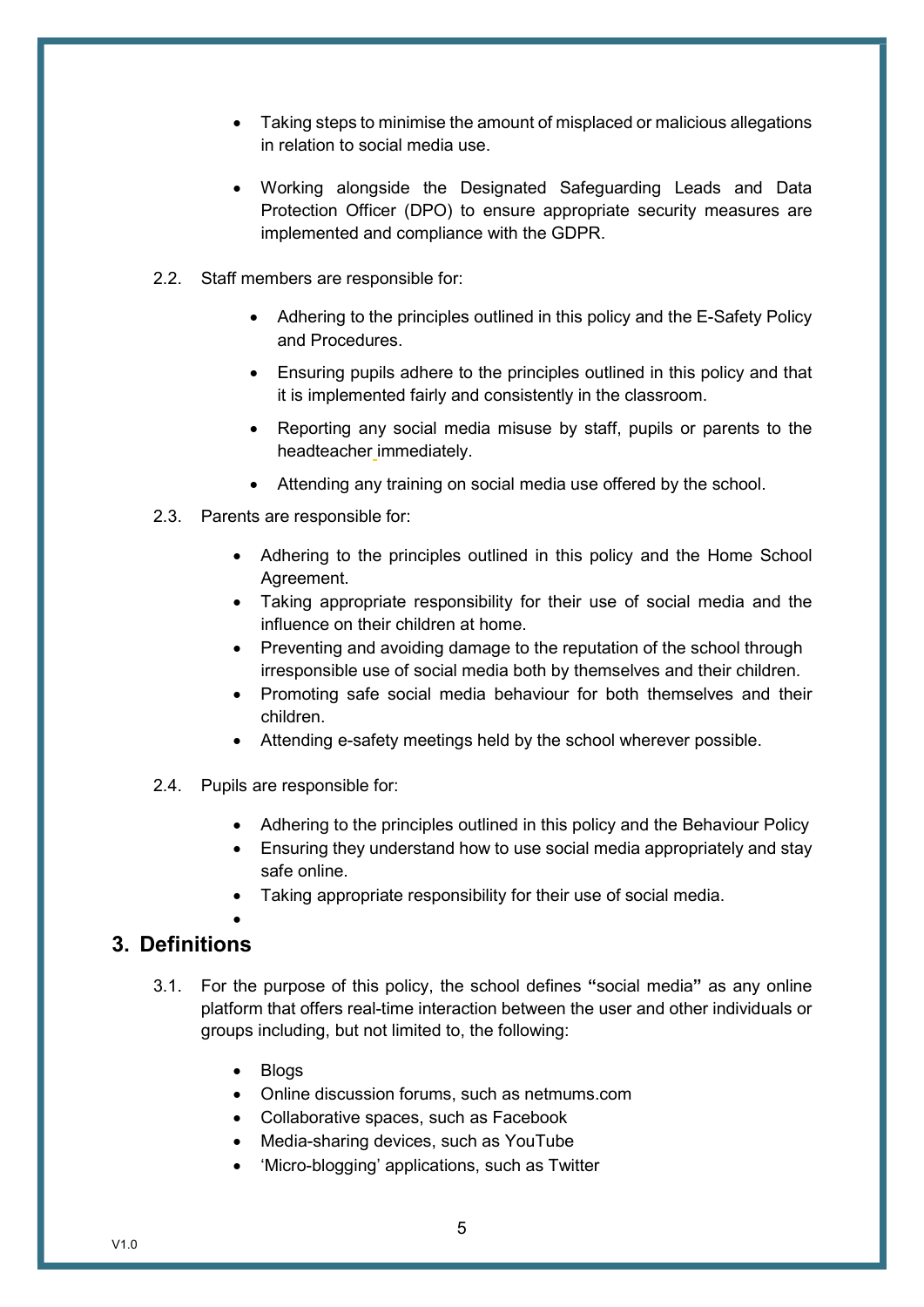- 3.2. For the purpose of this policy, "cyber bullying" is defined as any social media or communication technology intentionally used to bully an individual or group, including the posting or sharing of messages, images or videos.
- 3.3. For the purpose of this policy, "members of the school community" are defined as any teacher, member of support staff, pupil, parent of a pupil, governor or ex-pupil.

#### 4. Data protection principles

- 4.1. The school will obtain consent from pupils and parents at the beginning of each academic year using the parental 'Consent Form', which will confirm whether or not consent is given for posting images and videos of a pupil on social media platforms. The consent will be valid for the entire academic year.
- 4.2. A record of consent is maintained throughout the academic year, which details the pupils for whom consent has been provided. The school business manager is responsible for ensuring this consent record remains up-to-date.
- 4.3. Parents and pupils are able to withdraw or amend their consent at any time. To do so, parents and pupils must inform the school in writing.
- 4.4. Consent can be provided for certain principles only, for example only images of a pupil are permitted to be posted, and not videos. This will be made explicitly clear on the consent form provided.
- 4.5. Where parents or pupils withdraw or amend their consent, it will not affect the processing of any images or videos prior to when consent was withdrawn or amended. Processing will cease in line with parents' and pupils' requirements following this.
- 4.6. In line with section 4.5, wherever it is reasonably practicable to do so, the school will take measures to remove any posts before consent was withdrawn or amended, such as removing an image from a social media site.
- 4.7. The school will not post images of children on social media, e.g. Twitter.
- 4.8. The school will not post pupils' personal details on social media.
- 4.9. When posting on social media, the school will use images or videos with general labels, e.g. 'sports day' and school specific hashtags, e.g. #CarvilleY6.
- 4.10. Before posting on social media, staff will:
	- $-$  Ensure that no pupils are pictured in the post.
	- Ensure that there is no additional identifying information relating to a pupil.
- 4.11. The school will only post images and videos of pupils for whom consent has been received on the website.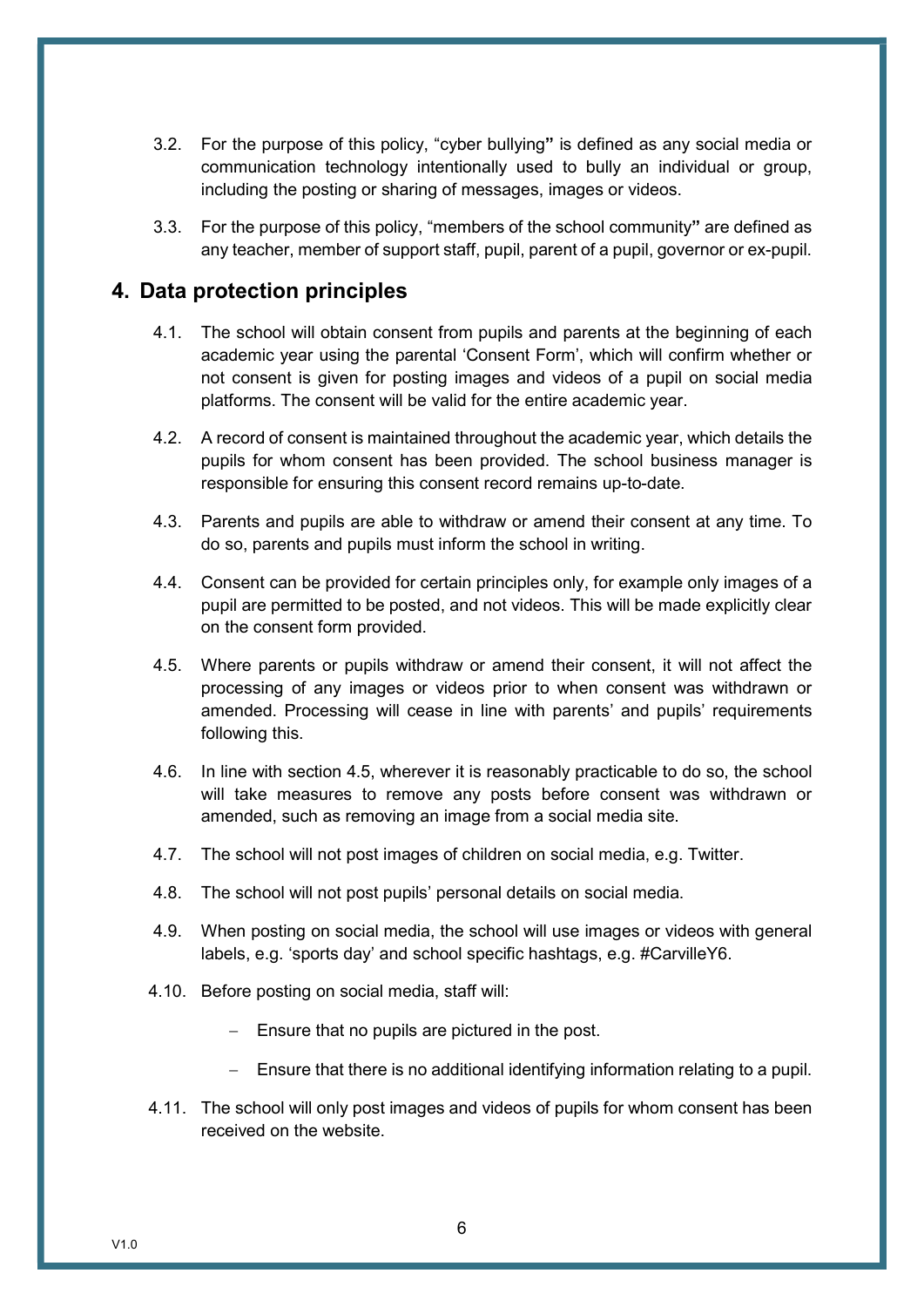- 4.12. Pupils' full names will never be used alongside any videos or images in which they are present.
- 4.13. Only appropriate images and videos of pupils will be posted in which they are suitably dressed, i.e. it would not be suitable to display an image of a pupil in swimwear.
- 4.14. Only school-owned devices will be used to take images and videos of the school community, which have been pre-approved by the headteacher for use.
- 4.15. Any breaches of the data protection principles will be handled in accordance with the school's Data Protection Reporting Policy for Schools and the Data Breach Reporting sheet.
- 4.16. Consent provided for the use of images and videos only applies to school accounts – staff, pupils and parents are not permitted to post any imagery or videos on personal accounts.

#### 5. Social media use – staff

#### School accounts

- 5.1. School social media passwords are not shared with any unauthorised persons unless otherwise permitted by the headteacher.
- 5.2. Staff will ensure any posts are positive in nature and relevant to pupils, the work of staff, the school or any achievements.
- 5.3. Staff will ensure that a member of the SLT has checked the content before anything is posted on social media.
- 5.4. If staff wish for reminders to be posted for parents, e.g. returning slips for a school trip, staff will seek permission from the headteacher before anything is posted.
- 5.5. Staff will adhere to the data protection principles outlined in section 4 of this policy at all times.
- 5.6. Staff will not post any content online which is damaging to the school or any of its staff or pupils.
- 5.7. If inappropriate content is accessed online, a report form will be completed and passed on to a (Deputy) Designated Safeguarding Lead. The headteacher retains the right to monitor staff members' internet usage in line with the Data Protection Reporting Policy for Schools and the Data Breach Reporting sheet.

#### Personal accounts

- 5.8. Staff members will not access social media platforms during lesson times.
- 5.9. Staff members will not use any school-owned mobile devices to access personal accounts, unless it is beneficial to the material being taught – prior permission will be sought from the headteacher.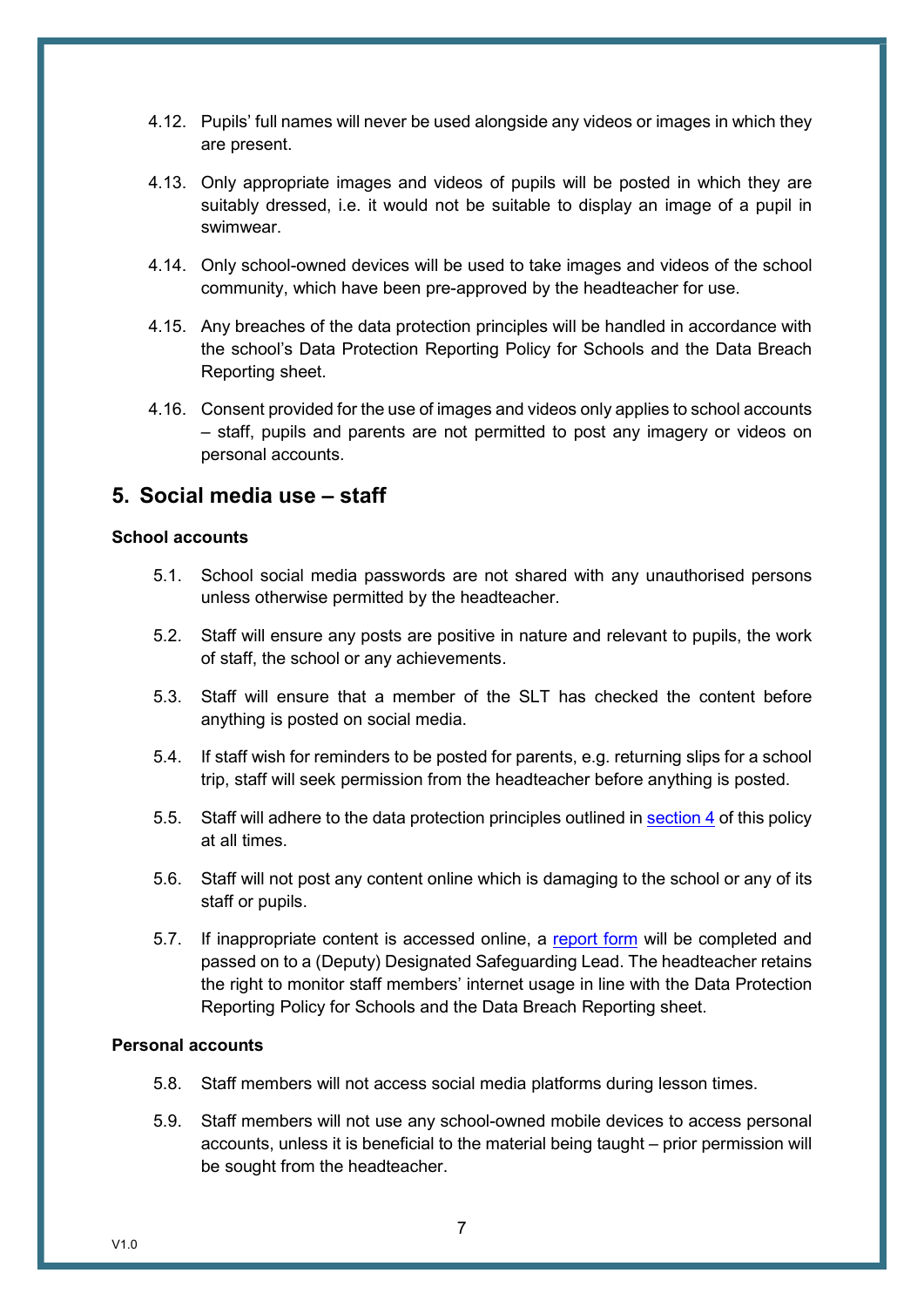- 5.10. Staff members are permitted to use social media during break times.
- 5.11. Staff are not permitted to use the school's WiFi network to access personal accounts, unless otherwise permitted by the headteacher, and once the school information technology service managers have ensured the necessary network security controls are applied.
- 5.12. Staff will avoid using social media in front of pupils.
- 5.13. Staff will not "friend" or otherwise contact pupils or parents through their personal social media accounts.
- 5.14. If pupils or parents attempt to "friend" a staff member they will report this to the headteacher.
- 5.15. Staff members will not provide their home address, phone number, mobile number, social networking details or email addresses to pupils or parents – any contact with pupils or parents will be done through authorised school contact channels.
- 5.16. Staff members will ensure the necessary privacy controls are applied to personal accounts.
- 5.17. Staff members will avoid identifying themselves as an employee of Carville Primary School on their personal social media accounts.
- 5.18. No staff member will post any content online that is damaging to the school or any of its staff or pupils.
- 5.19. Where staff members use social media in a personal capacity, they will ensure it is clear that views are personal and are not that of Carville Primary School.
- 5.20. Staff members will not post any information which could identify a pupil, class or the school – this includes any images, videos and personal information.
- 5.21. Staff will not take any posts, images or videos from social media that belong to the school for their own personal use.
- 5.22. Staff members will not post anonymously or under an alias to evade the guidance given in this policy.
- 5.23. Breaches of this policy by members of staff will be taken seriously, and in the event of illegal, defamatory or discriminatory content, could lead to prosecution, disciplinary action or dismissal.
- 5.24. Members of staff will be aware that if their out-of-work activity brings the school into disrepute, disciplinary action will be taken.
- 5.25. Members of staff will regularly check their online presence for negative content via search engines.
- 5.26. Attempts to bully, coerce or manipulate members of the school community via social media by members of staff will be dealt with as a disciplinary matter.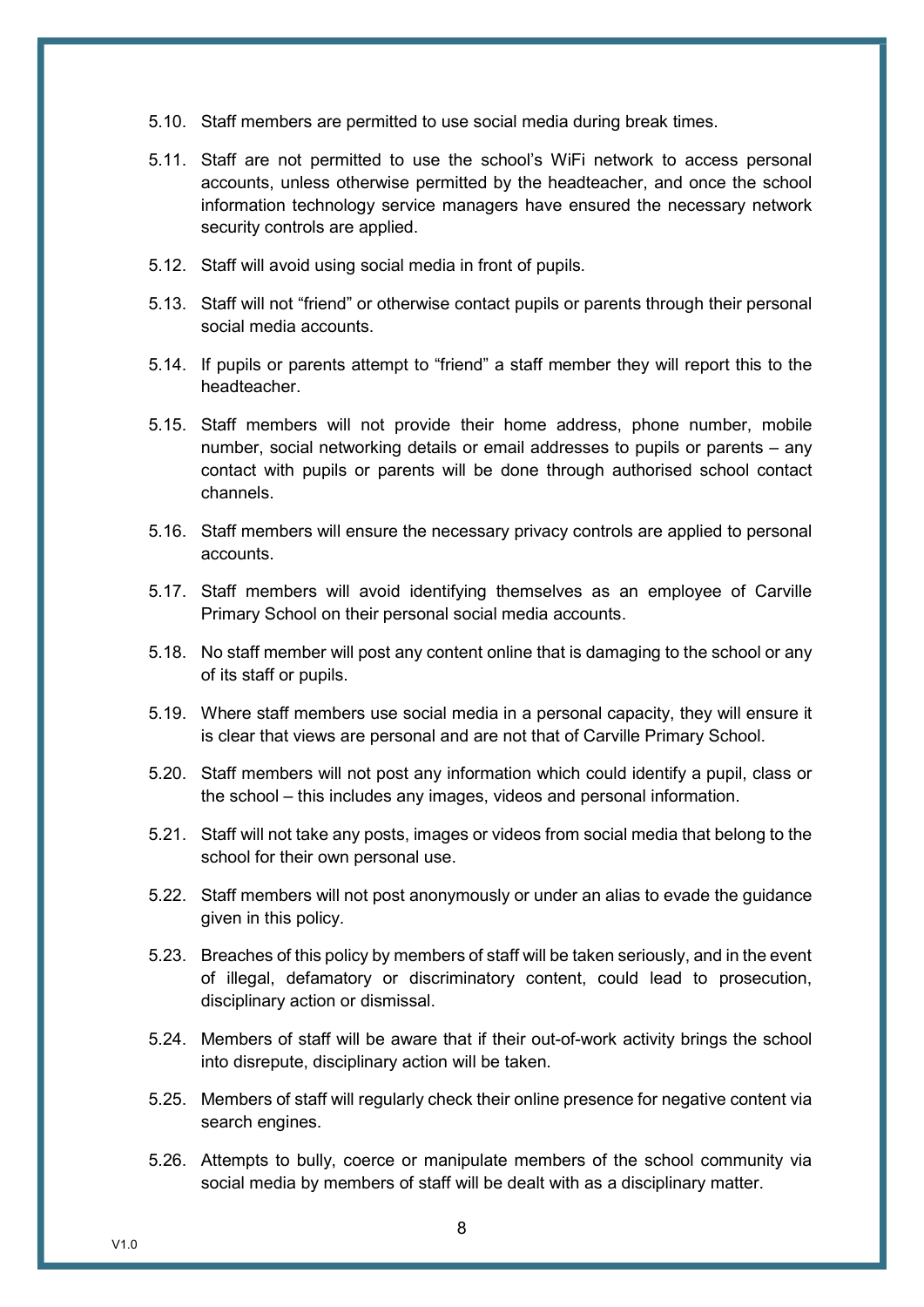- 5.27. Members of staff will not leave a computer or other device logged in when away from their desk or save passwords.
- 5.28. Staff members will use their school email address for school business and personal email address for their private correspondence; the two should not be mixed.

#### 6. Social media use – pupils and parents

- 6.1. Pupils will not access social media during lesson time, unless it is part of a curriculum activity.
- 6.2. Pupils and parents will not attempt to "friend" or otherwise contact members of staff through their personal social media accounts. Pupils and parents are only permitted to be affiliates of school social media accounts.
- 6.3. Where a pupil or parent attempts to "friend" a staff member on their personal account, it will be reported to the headteacher.
- 6.4. Pupils and parents will not post anonymously or under an alias to evade the guidance given in this policy.
- 6.5. Pupils and parents will not post any content online which is damaging to the school or any of its staff or pupils.
- 6.6. Pupils are instructed not to sign up to any social media sites that have an age restriction above the pupil's age.
- 6.7. If inappropriate content is accessed online on school premises, it will be reported to a teacher.
- 6.8. Pupils are not permitted to use the school's WiFi network to access any social media platforms unless prior permission has been sought from the headteacher, and the school information technology service managers has ensured appropriate network security measures are applied.
- 6.9. Parents are not permitted to use the school's WiFi network to access any social media platforms on personal devices. Social media access on school-owned devices may be permitted in line with 6.8.
- 6.10. Breaches of this policy will be taken seriously, and in the event of illegal, defamatory or discriminatory content could lead to prosecution, or exclusion.

#### 7. Blocked content

- 7.1. The information technology service managers install firewalls on the school's network to prevent access to certain websites. The following social media websites and apps are not accessible on the school's network:
	- Twitter (except for staff)
	- Facebook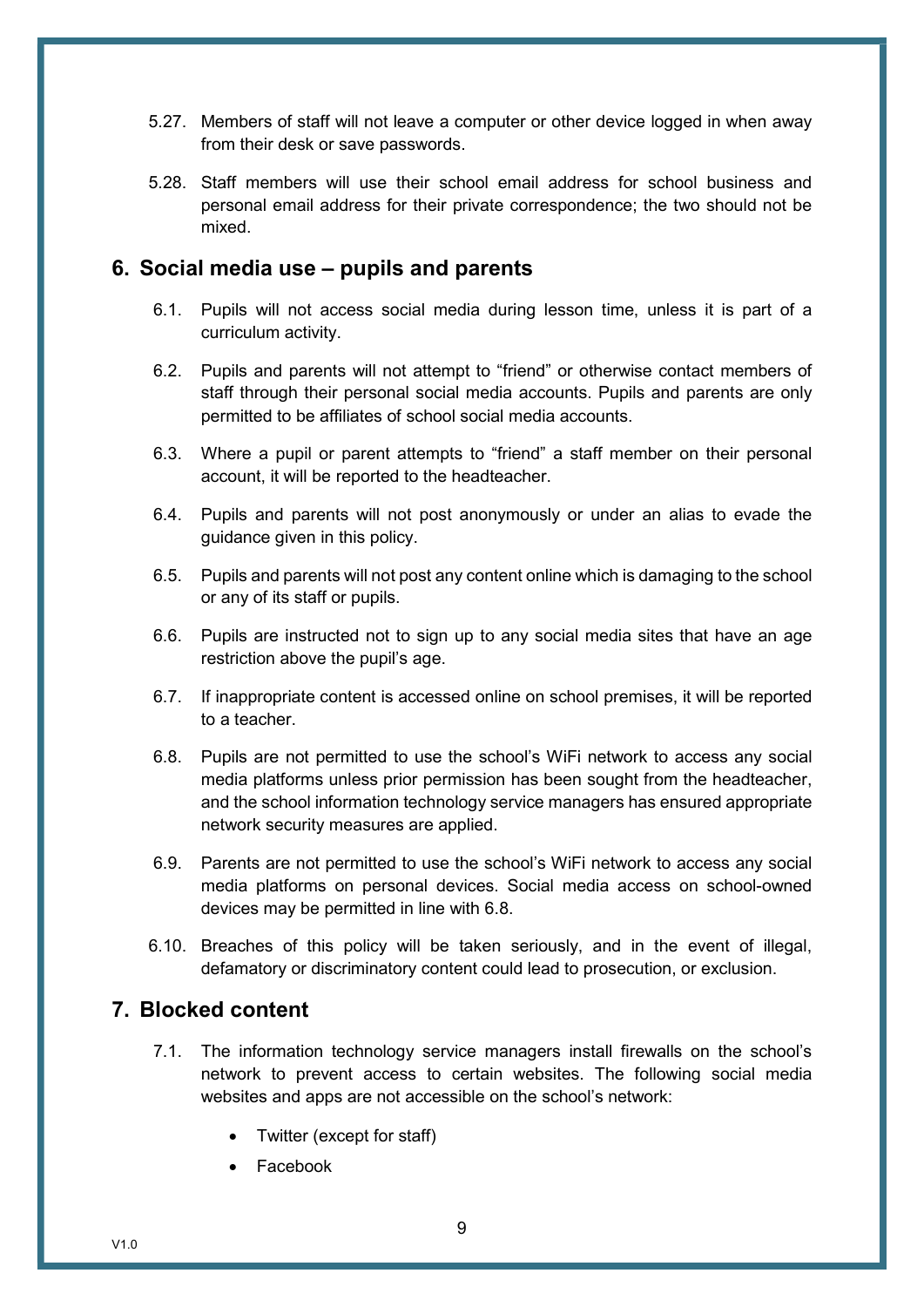- Instagram
- Tik Tok
- Snapchat
- 7.2. Attempts made to circumvent the network's firewalls will result in a ban from using school computing equipment, other than with close supervision.
- 7.3. Inappropriate content accessed on the school's computers will be reported to the information technology service managers so that the site can be blocked.
- 7.4. The information technology service managers retains the right to monitor staff and pupil access to websites when using the school's network and on school-owned devices.
- 7.5. Requests may be made to access erroneously blocked content by submitting a blocked content access form to the information technology service managers, which will be approved by the headteacher.

#### 8. Cyber bullying

- 8.1. Cyber bullying incidents are taken seriously at Carville Primary School. Any reports of cyber bullying on social media platforms by pupils will be handled in accordance with the Behaviour for Learning, Safe to Learn and the Safeguarding and Child Protection policies.
- 8.2. Allegations of cyber bullying from staff members will be handled in accordance with the Allegations of Abuse Against Staff Policy.
- 8.3. Staff members will not respond or retaliate to cyber bullying incidents. Incidents will be reported as inappropriate, and support will be sought from the headteacher.
- 8.4. Evidence from the incident will be saved, including screen prints of messages or web pages, and the time and date of the incident.
- 8.5. Where the perpetrator is a current pupil or colleague, most incidents can be handled through the school's own disciplinary procedures.
- 8.6. Where the perpetrator is an adult, in nearly all cases, a member of the SLT will invite the victim to a meeting to address their concerns. Where appropriate, the perpetrator will be asked to remove the offensive content.
- 8.7. If the perpetrator refuses to comply, it is up to the school to decide what to do next. This could include contacting the internet service provider in question through their reporting mechanisms, if the offensive content breaches their terms and conditions.
- 8.8. If the material is threatening, abusive, sexist, of a sexual nature or constitutes a hate crime, the school will consider whether the police should be contacted.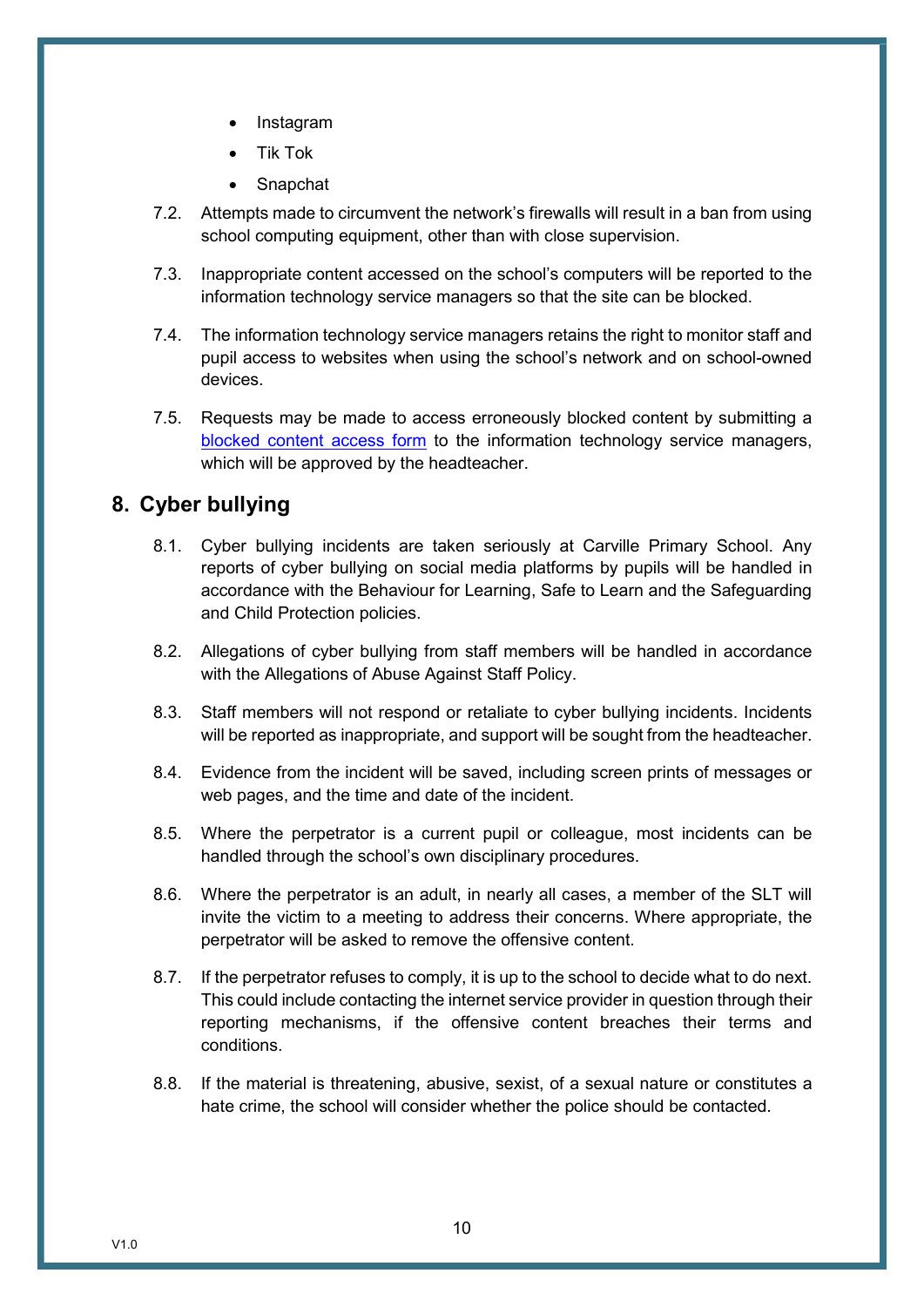8.9. As part of the school's ongoing commitment to the prevention of cyber bullying, regular education and discussion about e-safety will take place as part of computing and PSHE.

#### 9. Training

- 9.1. At Carville Primary School, we recognise that early intervention can protect pupils who may be at risk of cyber bullying or negative social media behaviour. As such, teachers will receive training in identifying potentially at-risk pupils.
- 9.2. Teachers and support staff will receive training on the Social Media Policy as part of their new starter induction.
- 9.3. Teachers and support staff will receive regular updates and ongoing training as part of their development.
- 9.4. Pupils will be educated about e-safety and appropriate social media use on a termly basis through a variety of mediums, including: assemblies, PSHE lessons and cross-curricular links.
- 9.5. Pupils will be provided with material to reinforce their knowledge, such as our Think then Click rules.
- 9.6. Parents will be invited to e-safety and social media training on an annual basis and provided with relevant resources, including on the school website.
- 9.7. Training for all pupils, staff and parents will be refreshed in light of any significant incidents or changes.

#### 10. Monitoring and review

- 10.1. This policy will be reviewed on an annual basis by the headteacher, in conjunction with the school information system managers, DPO and DSLs.
- 10.2. Any changes made to this policy will be communicated to all staff, pupils and parents.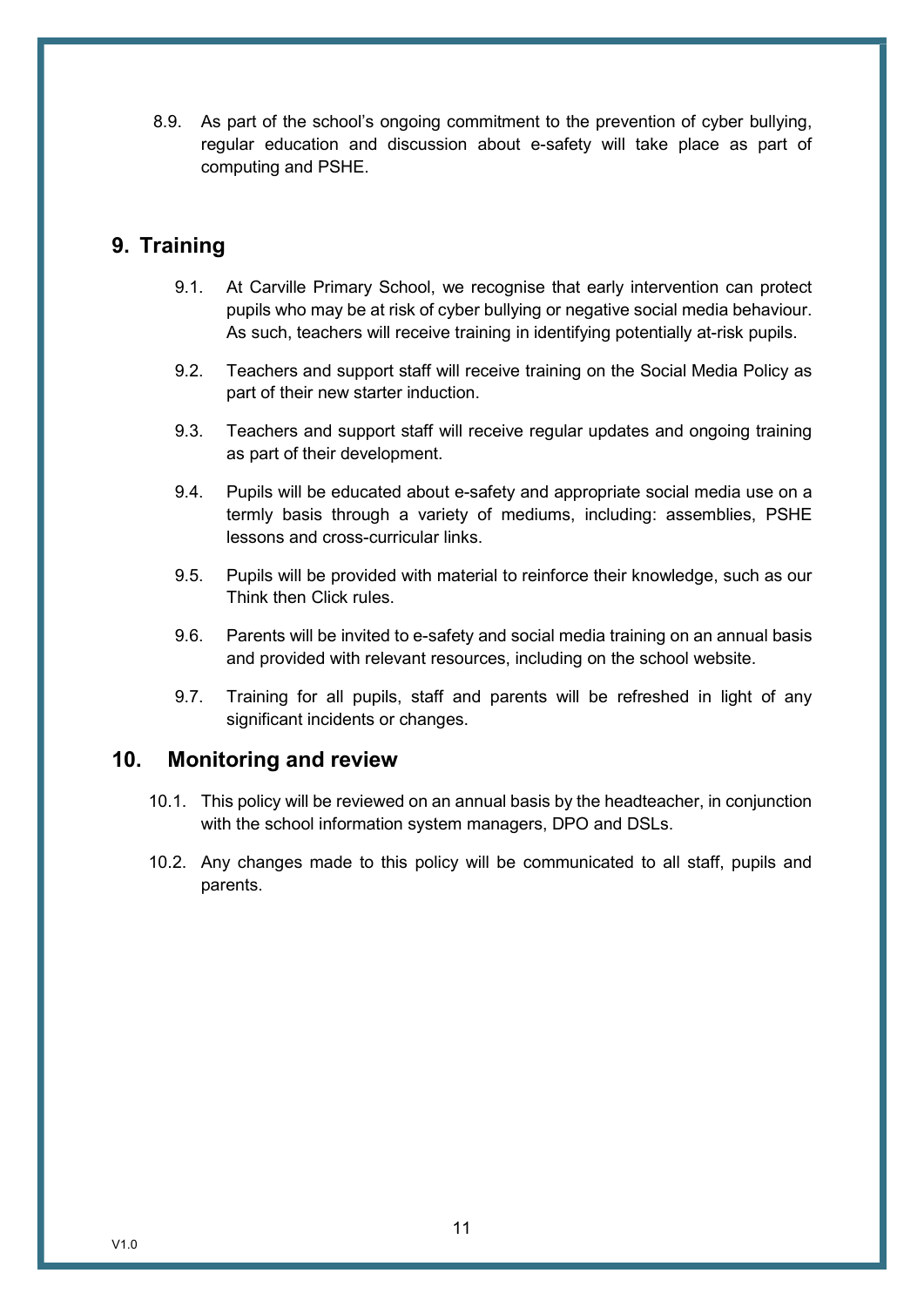### Blocked content access request form

| <b>Requester</b>                       |                             |  |  |  |
|----------------------------------------|-----------------------------|--|--|--|
| <b>Staff name:</b>                     |                             |  |  |  |
| Date:                                  |                             |  |  |  |
| <b>Full URL:</b>                       |                             |  |  |  |
| Site content:                          |                             |  |  |  |
| <b>Reasons for access:</b>             |                             |  |  |  |
| Identified risks and control measures: |                             |  |  |  |
| <b>Authoriser</b>                      |                             |  |  |  |
| Approved?                              | $\checkmark$ / $\checkmark$ |  |  |  |
| <b>Reasons:</b>                        |                             |  |  |  |
| <b>Staff name:</b>                     |                             |  |  |  |
| Date:                                  |                             |  |  |  |
| Signature:                             |                             |  |  |  |